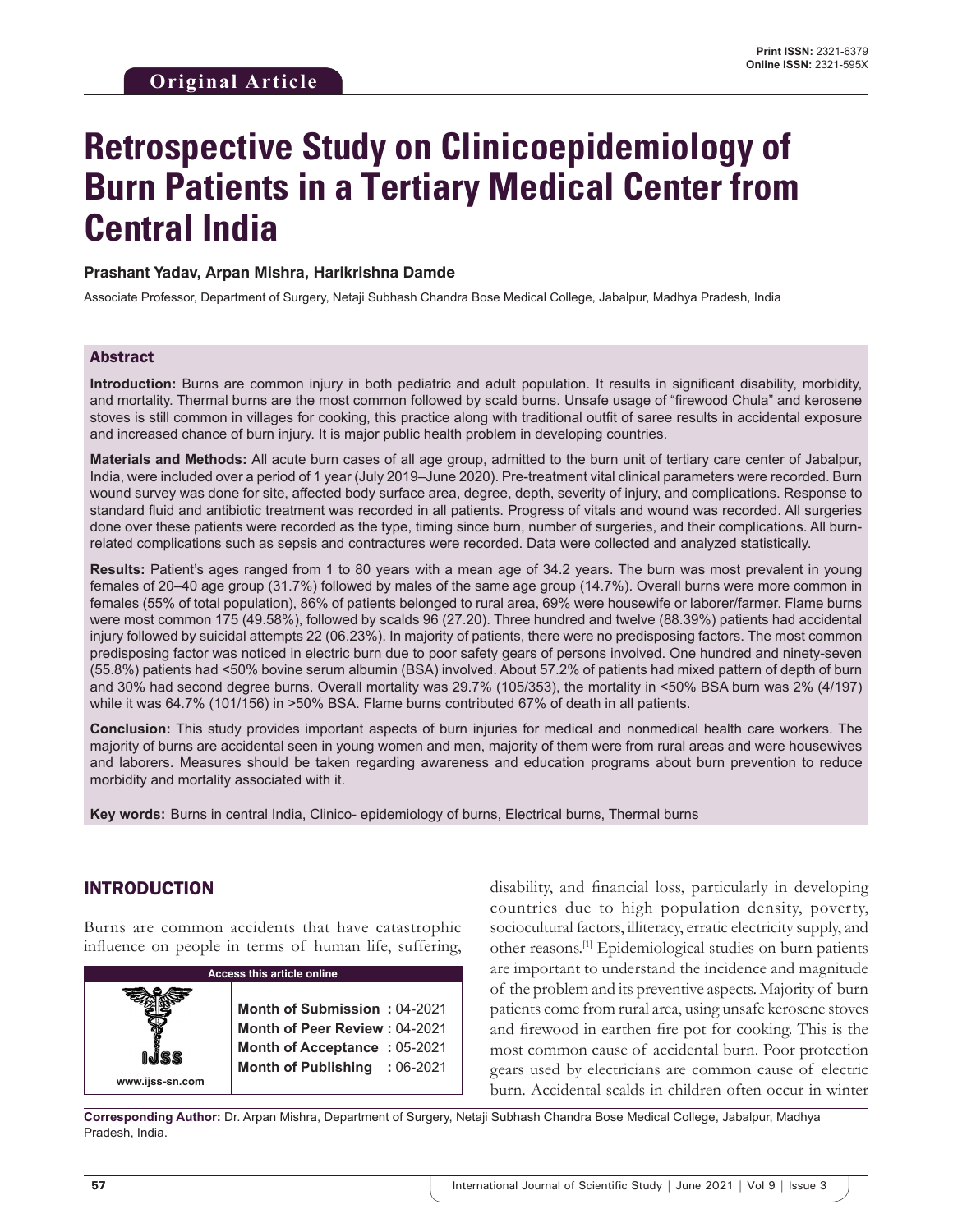months of the year. We conducted a study to know the epidemiological profile of burn victims at our institution so that magnitude of the problem in our society is known, and proper preventive strategies are planned.

# MATERIALS AND METHODS

This is a retrospective epidemiological study conducted in the tertiary burn care center of central India, Jabalpur. All patients of burns of all causes were included between July 2019 and June 2020. All patients were considered as medicolegal patients. The demographic characteristics, mode of burn injury, time of presentation after burn, comorbidities, and other compounding risk factors were recorded. Pre-treatment vital clinical parameters were recorded. Burn wound survey was done for site, affected body surface area, degree, depth, severity of injury, and complications. Response to standard fluid and antibiotic treatment was recorded in all patients. Progress of vitals and wound was recorded. All surgeries done over these patients were recorded as the type, timing since burn, number of surgeries, and their complications. All burnrelated complications such as sepsis and contractures were recorded.

## **Statistical Analysis**

All continuous data were expressed as mean and median. All parametric data were expressed as percent and proportion. Chi-square test and Student's *t*-test were done as and when required. MS Excel and SPSS 11 software were used for statistical analysis.

# RESULTS

Three hundred and fifty-three patients of burn were admitted in the study period. Overall mortality was 29.7% (105/353). The mean age of patients was 34.1 years.

The burns were most prevalent in young females of 20–40 age group (31.7%) followed by males of the same age group (14.7%). Overall burns were more common in females (55% of total population), 86% of patients belonged to rural area, 69% were housewife or laborer/farmer [Table 1]. Flame burns were the most common 175 (49.58%) followed by scalds 96 (27.20%) [Table 2]. Three hundred and twelve (88.39%) patients had accidental injury followed by suicidal attempts 22 (06.23%) [Table 3]. In majority of patients, there were no predisposing factors. The most common predisposing factor was noticed in electric burn due to poor safety gears, 35 (9.92%) patients had electric burn due to this followed by epilepsy in 24 (6.80%), alcohol/drug addiction in 18 (5.10%), and depression in 12 (3.39%) cases [Table 4].

| Table 1: Demographic characteristics |             |             |
|--------------------------------------|-------------|-------------|
| <b>Parameters</b>                    | n (%)       | n (%)       |
| Age group                            | Male        | Female      |
| $0 - 14$                             | 23 (14.47)  | 32 (16.50)  |
| $15 - 20$                            | 20 (12.48)  | 30 (15.46)  |
| $21 - 40$                            | 52 (32.70)  | 112 (57.73) |
| $41 - 60$                            | 38 (23.90)  | 12 (06.19)  |
| >60                                  | 12 (07.55)  | 08 (04.12)  |
| Total                                | 159 (100)   | 194 (100)   |
| Gender                               |             |             |
| Male                                 | 159 (45.04) |             |
| Female                               | 194 (54.96) |             |
| Residence                            |             |             |
| Rural                                | 305 (86.40) |             |
| Urban                                | 48 (13.60)  |             |
| Occupation                           |             |             |
| Preschool children                   | 36 (10.20)  |             |
| School-going children                | 19 (05.38)  |             |
| <b>Housewives</b>                    | 142 (40.23) |             |
| Skilled workers                      | 28 (07.93)  |             |
| Farmer/laborers                      | 102 (28.90) |             |
| Industrial workers (chemical)        |             | 26 (07.36)  |

## **Table 2: Cause of burns injury**

| <b>Cause</b> | $n$ (%)     |
|--------------|-------------|
| Flame        | 175 (49.58) |
| Scald        | 96 (27.20)  |
| Electric     | 58 (16.43)  |
| Chemical     | 20 (05.67)  |
| Lightening   | 5(01.42)    |

| Table 3: Mode of burns |             |  |
|------------------------|-------------|--|
| <b>Mode</b>            | $n$ (%)     |  |
| Accidental             | 312 (88.39) |  |
| Suicidal               | 22 (06.23)  |  |
| Homicidal              | 19 (05.38)  |  |

#### **Table 4: Risk factors**

| <b>Risk factors</b>              | $n$ (%)      |
|----------------------------------|--------------|
| Ill-equipped lineman/electrician | 35(9.92)     |
| Epilepsy                         | 24 (6.80)    |
| Alcohol/drug addiction           | 18(5.10)     |
| Depression                       | 12(3.39)     |
| None                             | 264 (74.79)  |
| Total                            | 353 (100.00) |

One hundred and ninety-seven  $(55.8\%)$  patients had  $\leq 50\%$ bovine serum albumin (BSA) involved. About 57.2% of patients had mixed pattern of depth of burn and 30% had second degree burns [Table 5]. Total surgeries performed were 213, most common surgery was skin grafting  $62$  (29.11%) followed by amputations  $48$  (21.52%) [Table 6]. Most of the amputations were performed in hightension electric burn patients. Most common complication was septicemia in 83 (37.23%) as a large number of patients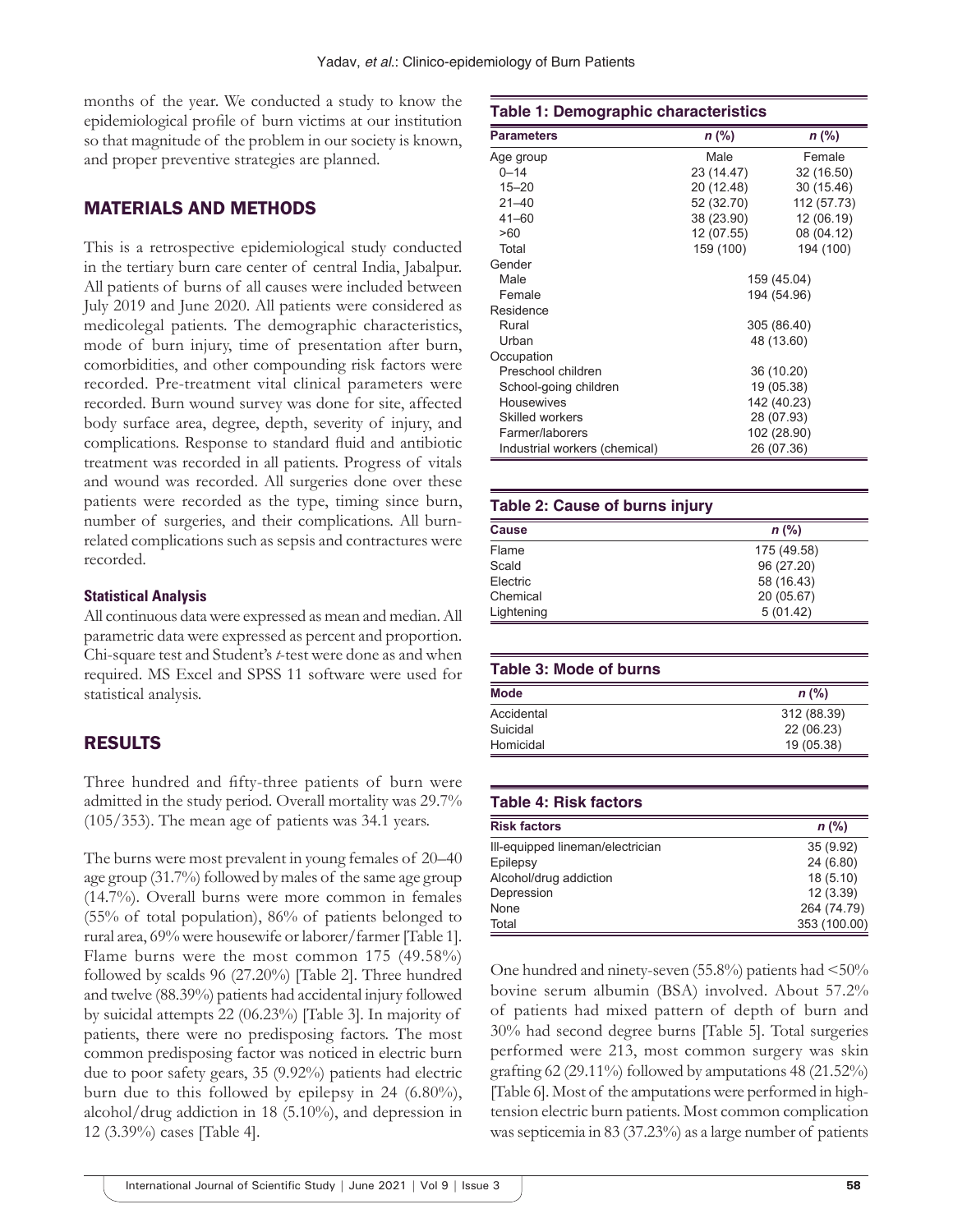belong to >50% BSA involvement group, followed by pneumonia in 51 (22.87%), and gangrene in 48 (21.52%) cases [Table 7]. 232/353 patients were discharged, majority of these patients were <10% BSA burn group (74 patients, 31.90%) followed by 64 (27.59%) cases in 31–50% BSA group. Overall mortality was 29.7% (105/353), the mortality in  $\leq$ 50% BSA burn was 2% (4/197) while it was 64.7% (101/156) in >50% BSA [Table 8]. Flame burns contributed 67% of death in all patients followed by 21% in electric burns group as majority of were high-tension electric contact burns [Table 9]. Sepsis and MODS were the most common cause of death. The outcome was significantly associated with mode of injury, degree, depth, extent, causative agent, and gender.

## **DISCUSSION**

Burns are frequent accident, more so in the developing countries due to low awareness, use of poor safety fire equipment, lack of mass education programs for burn prevention, and resource constraints. These involve higher BSA, associated with significant morbidity and mortality. Rehabilitation services are not so well developed, that is, another area of concern, and lead to long-term disability. Epidemiological studies are necessary to estimate the magnitude of these complex problems for effective burn prevention programs in different population cohorts. The most common age group in our study was between 0 and 10 years (29.09%) and those aged >50 years comprised only 10%. In this study, flame burns were the most frequent and were common in rural, young females. This was generally associated with usage of low safety cooking equipment such as kerosene stoves and earthen chulha. Another possible contributory factor is the habit of sitting on the ground while cooking and wearing synthetic loose clothes. Other studies also noticed similar age group of patients.[2-6] In this study, female: male ratio was 1.2:1. This is in concordance with other Indian published data.<sup>[4,5,7-10]</sup> Social and cultural habits, and dowry-related suicides and homicides are some important reasons for this female preponderance. Hot liquid was the most common burning agent in children ≤10 years while as flame was the most common in adults. Majority of burn injuries in our study were accidental in nature, as compared to suicidal/homicidal. Most of the patients present in the hospital after mean delay of 12 h, often do not receive any treatment, majority of them were in shock. This lack of primary care increases the depth of burn, morbidity, and mortality. People need to be educated about first aid treatment and primary health-care centers should be equipped to provide initial resuscitation and fluid management before referral to tertiary center. This step alone can save many lives. Application of toothpastes, antiseptic ointments, turmeric paste, liquid

#### **Table 5: Degree/depth of burn**

| Degree of burn | $n$ (%)      |
|----------------|--------------|
| First degree   | 15(4.25)     |
| Second degree  | 106 (30.03)  |
| Third degree   | 30(8.50)     |
| Mixed          | 202 (57.22)  |
| Total          | 353 (100.00) |

#### **Table 6: Surgeries performed**

| Surgery                      | $n$ (%)            |
|------------------------------|--------------------|
| Escharotomy                  | 13(6.10)           |
| Fasciotomy                   | 39 (18.31)         |
| Tracheostomy                 | 6(2.82)            |
| Debridement                  | 45 (21.13)         |
| Grafting                     | 62 (29.11)         |
| Amputations                  |                    |
| Single digit/multiple digits | 8 (3.75)/11 (5.16) |
| Below elbow/below knee       | 14 (6.57)/6 (2.82) |
| Above elbow/above knee       | 8 (3.76)/1 (0.47)  |
| Total                        | 213 (100)          |

#### **Table 7: Complications**

| <b>Complications</b> | $n$ (%)    |
|----------------------|------------|
| Septicemia           | 83 (37.23) |
| Pneumonia            | 51 (22.87) |
| Corneal ulceration   | 5(2.24)    |
| Contractures         |            |
| Single               | 12(5.38)   |
| Multiple             | 19 (8.52)  |
| Gangrene             | 48 (21.52) |
| Renal failure        | 5(2.24)    |
| Total                | 223 (100)  |

## **Table 8: Extent of burn BSA (%) Discharged,** *n* **(%) Died,** *n* **(%) DAMA,** *n* **(%)**  $≤10$  74 (31.90) 0 2 (12.50)<br>11–30 45 (19.40) 0 3 (18.75) 11–30 45 (19.40) 0 3 (18.75)<br>31–50 64 (27.59) 04 (3.81) 5 (31.25) 31–50 64 (27.59) 04 (3.81) 5 (31.25) 51–70 42 (18.10) 19 (18.10) 6 (37.50) >70 7 (3.01) 82 (78.09) 0

Total 232 (100) 105 (100) 16 (100)

| Table 9: Mortality related to cause of burns |            |  |
|----------------------------------------------|------------|--|
| Cause                                        | $n$ (%)    |  |
| Flame                                        | 71 (67.62) |  |
| Scald                                        | 11 (10.48) |  |
| <b>Flectric</b>                              | 21(20.00)  |  |
| Chemical                                     |            |  |
| Lightening                                   | 2(1.90)    |  |
| Total                                        | 105 (100)  |  |

ink, and pouring of cold water over the burnt area were the forms of first aid provided by the family members and/or bystanders. This malpractice again leads to delay